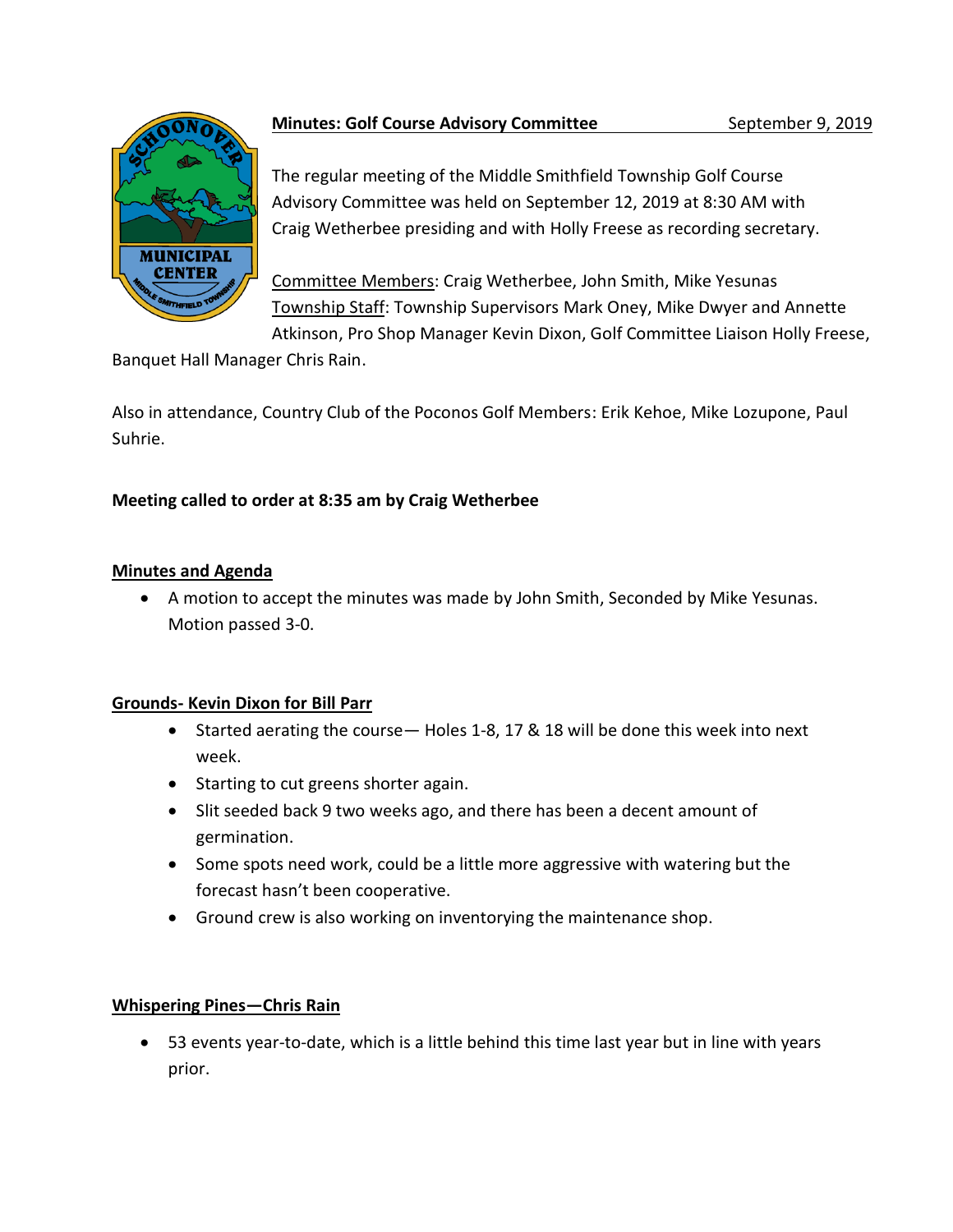### **Pro Shop—Kevin Dixon**

- Rounds improved significantly over the past month, but still down 20%.
- Course revenue, Food and Beverage and Merchandise sales are all down.
- Total revenue down 30%
- Wounded Warrior golf outing was held on September  $7<sup>th</sup>$  and was successful wil 94 golfers.
- Kevin Dixon will take care of fixing the toilets in the women's bathroom and the burnt out light bulbs will be fixed soon.

### **Financials—Mike Dwyer**

• Income 31% less than last year and expenses are approx. 50% higher. About 75% over budget.

### **Marketing**

• No update.

### **Old Business:**

- Membership Reimbursement
	- o Board of Supervisors offered a full reimbursement minus \$25 per round golfed OR 50% 2020 membership rate.
	- $\circ$  Members are still unhappy about the offer and suggested a 50% refund for the 2019 membership. The Board of Supervisors agreed to issue a 50% refund for members who are paid in full and that there will be no offer for 2020. Kevin Dixon will begin working on the math for the refunds.

#### **New business:**

- Rezoning a portion of township property-
	- $\circ$  There will be a public hearing on September 26<sup>th</sup> at 7 pm in regards to rezoning a portion of property off of Tom X Road from C2 to R3. This portion of property will act as a buffer between the commercial zone and neighboring homes.

#### **Public Comment:**

• Paul Suhrie sent an extensive list to Holly Freese detailing hole by hole what he believes should be done over the winter. Mr. Suhrie also asked for an update on where we are with the previous punch lists sent. Holly Freese stated that there is a weekly meeting to